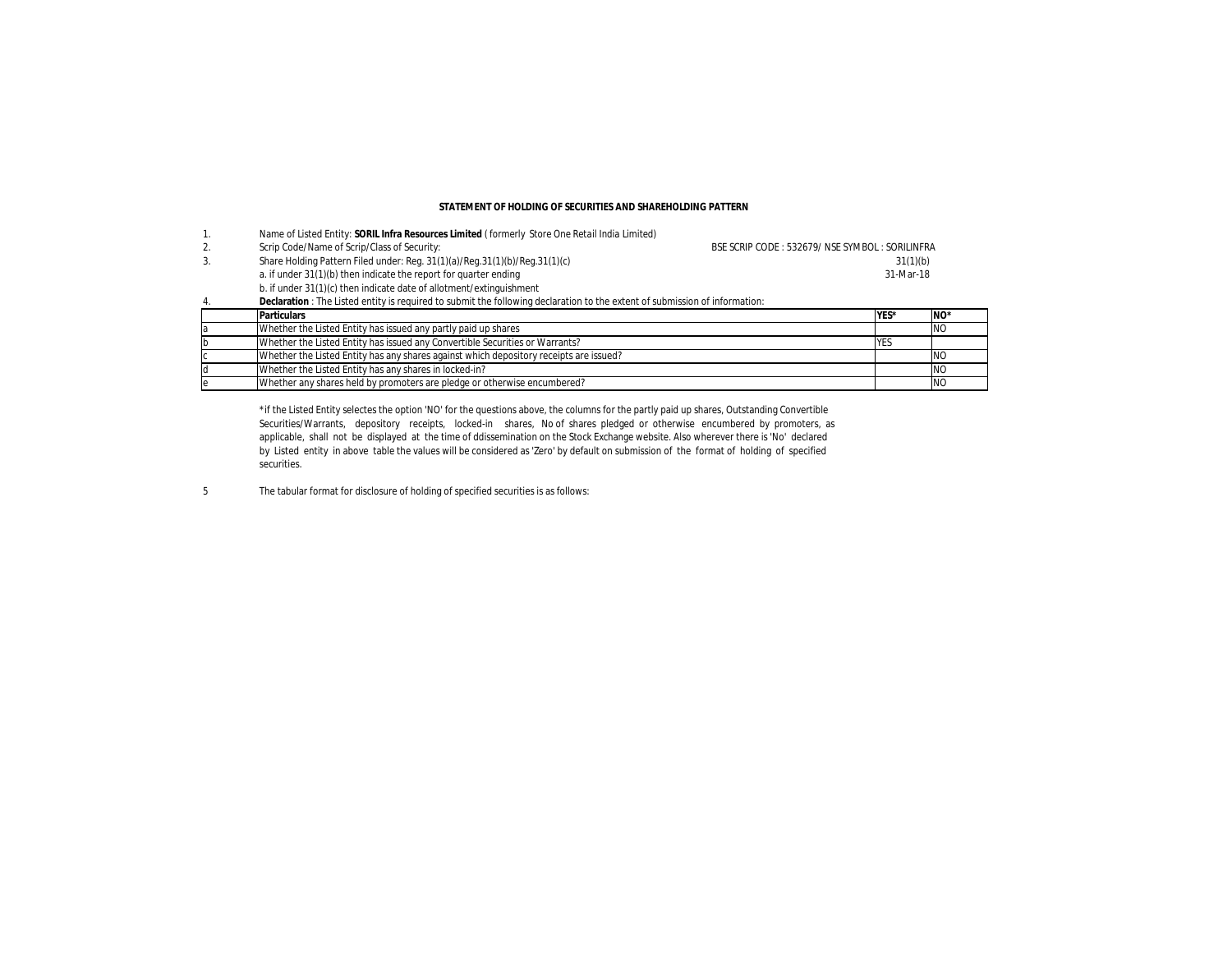# **Table I - Summary Statement holding of specified securities**

|            | Category Category of Shareholder    | Nos. of | No. of fully paid up No. of Partly paid-         |      | No. of Shares                        | Total nos. of Shares Shareholding as a |                                         | Number of Voting Rights held in each class of securities |                      |          | No. of Shares                    | Shareholding as a %<br>Number of Locked in Shares     |                           |     | <b>Number of Shares</b> |                                               | Number of         |          |
|------------|-------------------------------------|---------|--------------------------------------------------|------|--------------------------------------|----------------------------------------|-----------------------------------------|----------------------------------------------------------|----------------------|----------|----------------------------------|-------------------------------------------------------|---------------------------|-----|-------------------------|-----------------------------------------------|-------------------|----------|
|            |                                     |         | Shareholders equity shares held up equity shares |      | <b>Underlying</b>                    | Held                                   | % of total no. of<br>shares (calculated |                                                          |                      |          | <b>Underlying</b><br>Outstanding | assuming full conversion<br>of convertible Securities |                           |     | encumbered              | pledged or otherwise equity shares<br>held in |                   |          |
|            |                                     |         |                                                  | held | <b>Depository</b><br><b>Receipts</b> |                                        | as per SCRR, 1957)                      |                                                          |                      |          |                                  | convertible                                           | (as a percentage of       |     |                         |                                               | dematerialized    |          |
|            |                                     |         |                                                  |      |                                      |                                        | As a % of (A+B+C2))                     |                                                          |                      |          |                                  | securities                                            | diluted share capital) As |     |                         |                                               | form              |          |
|            |                                     |         |                                                  |      |                                      |                                        |                                         |                                                          |                      |          |                                  | (Including                                            | a % of (A+B+C2))          |     |                         |                                               |                   |          |
|            |                                     |         |                                                  |      |                                      |                                        |                                         |                                                          |                      |          |                                  | <b>Warrants</b> )                                     |                           |     |                         |                                               |                   |          |
|            |                                     |         |                                                  |      |                                      |                                        |                                         |                                                          | No. of Voting Rights |          | Total as a                       |                                                       |                           | No. | As a % of total No.     |                                               | As a % of         |          |
|            |                                     |         |                                                  |      |                                      |                                        |                                         |                                                          |                      |          | % of                             |                                                       |                           |     | <b>Shares held</b>      |                                               | total             |          |
|            |                                     |         |                                                  |      |                                      |                                        |                                         |                                                          |                      |          | $(A+B+C)$                        |                                                       |                           |     |                         |                                               | <b>Shares</b>     |          |
|            |                                     |         |                                                  |      |                                      |                                        |                                         | Class eq: X<br>(Equity shares                            | Class eq: Y          | Total    |                                  |                                                       |                           |     |                         |                                               |                   |          |
|            |                                     |         |                                                  |      |                                      |                                        |                                         | with voting                                              |                      |          |                                  |                                                       |                           |     |                         |                                               |                   |          |
|            |                                     |         |                                                  |      |                                      |                                        |                                         | rights)                                                  |                      |          |                                  |                                                       |                           |     |                         |                                               |                   |          |
|            |                                     |         |                                                  |      |                                      |                                        |                                         |                                                          |                      |          |                                  |                                                       |                           |     |                         |                                               |                   |          |
|            | (II)                                | (III)   | (IV)                                             | (V)  | (VI)                                 | $(VII) = (IV)+(V)+(VI)$                | (VIII)                                  |                                                          | (IX)                 |          |                                  | (X)                                                   | $(XI) = (VII) + (X)$      |     | (XII)                   |                                               | (XIII)            | (XIV)    |
|            |                                     |         |                                                  |      |                                      |                                        |                                         |                                                          |                      |          |                                  |                                                       |                           |     |                         |                                               |                   |          |
| (A)<br>(B) | Promoter & Promoter Group<br>Public | 16295   | 20383310                                         |      |                                      | 20383310                               | 73.85<br>26.15                          | 2038331                                                  |                      | 20383310 | 73.85<br>26.15                   | 4500000                                               | 63.50<br>36.50            |     | 0.00<br>0.00            |                                               | 0.00<br><b>NA</b> | 20383310 |
|            | Non Promoter-Non Public             |         | 7216690                                          |      |                                      | 7216690                                |                                         | 7216690                                                  |                      | 7216690  |                                  |                                                       |                           |     |                         |                                               |                   | 7216206  |
|            | Shares underlying DRs               |         |                                                  |      |                                      |                                        | <b>NA</b>                               |                                                          |                      |          | 0.00                             |                                                       | NΔ                        |     | 0.00                    | <b>NA</b>                                     | <b>NA</b>         |          |
| (C2)       | Shares held by Employees Trusts     |         |                                                  |      |                                      |                                        | 0.00                                    |                                                          |                      |          | 0.00                             |                                                       | 0.00                      |     | 0.00                    |                                               | <b>NA</b>         |          |
|            |                                     |         |                                                  |      |                                      |                                        |                                         |                                                          |                      |          |                                  |                                                       |                           |     |                         |                                               |                   |          |
|            | Total:                              | 16296   | 27600000                                         |      |                                      | 27600000                               | 100.00                                  | 27600000                                                 |                      | 27600000 | 100.00                           | 4500000                                               | 100.00                    |     | 0.00                    |                                               | 0.00              | 27599516 |

Note : The Company has issued two class of securities (a) Equity shares with voting rights -listed on Indian Stock Exchanges (b) 9% Redeemable Non-Cumulative Non-Convertible Preference Shares - not listed on Stock Exchange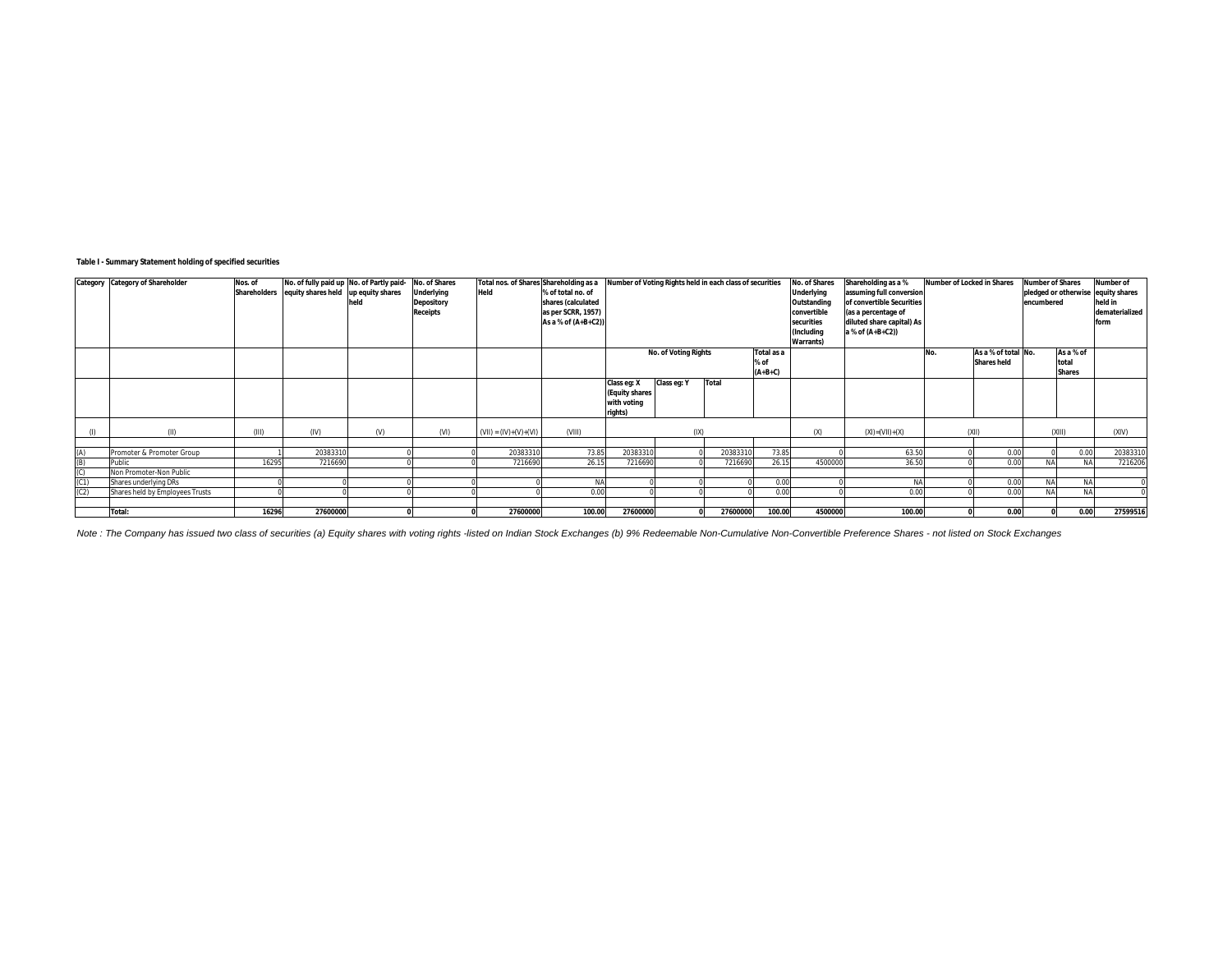## **Table II - Statement showing shareholding pattern of the Promoter and Promoter Group**

|            | Category Category & Name of the Shareholder                                                   | PAN        |       | No. of No. of fully             | Partly paid- No. of |                   | <b>Total No. of</b>     | Shareholding   |                                               |                | Number of Voting Rights held in each class of securities |              |                   | No. of Shares Shareholding as a % | <b>Number of Locked in Shares</b> |                     |                                    | Number of Shares   | Number of          |
|------------|-----------------------------------------------------------------------------------------------|------------|-------|---------------------------------|---------------------|-------------------|-------------------------|----------------|-----------------------------------------------|----------------|----------------------------------------------------------|--------------|-------------------|-----------------------------------|-----------------------------------|---------------------|------------------------------------|--------------------|--------------------|
|            |                                                                                               |            |       | Shareh paid up equity up equity |                     | <b>Shares</b>     | <b>Shares Held</b>      | % calculated   |                                               |                |                                                          |              | <b>Underlying</b> | assuming full conversion          |                                   |                     | pledged or otherwise equity shares |                    |                    |
|            |                                                                                               |            |       | olders shares held              | shares held         | <b>Underlying</b> |                         | as per SCRR,   |                                               |                |                                                          |              | Outstanding       | of convertible Securities         |                                   |                     |                                    | encumbered         | held in            |
|            |                                                                                               |            |       |                                 |                     | <b>Depository</b> |                         | 1957 (as a %   |                                               |                |                                                          |              | convertible       | (as a percentage of               |                                   |                     |                                    |                    | dematerialize      |
|            |                                                                                               |            |       |                                 |                     | <b>Receipts</b>   |                         | of total no of |                                               |                |                                                          |              | securities        | diluted share capital) (as        |                                   |                     |                                    |                    | d form             |
|            |                                                                                               |            |       |                                 |                     |                   |                         | shares         |                                               |                |                                                          |              | (Including        | a % of A+B+C2))                   |                                   |                     |                                    |                    |                    |
|            |                                                                                               |            |       |                                 |                     |                   |                         | $(A+B+C2))$    |                                               |                |                                                          |              | <b>Warrants</b> ) |                                   |                                   |                     |                                    |                    |                    |
|            |                                                                                               |            |       |                                 |                     |                   |                         |                |                                               |                |                                                          |              |                   |                                   |                                   |                     |                                    |                    |                    |
|            |                                                                                               |            |       |                                 |                     |                   |                         |                | <b>No of Voting Rights</b><br>Total as a % of |                |                                                          |              |                   |                                   | No.                               | As a % of total No. |                                    | As a % of total    |                    |
|            |                                                                                               |            |       |                                 |                     |                   |                         |                | total voting                                  |                |                                                          |              |                   |                                   |                                   | <b>Shares held</b>  |                                    | <b>Shares held</b> |                    |
|            |                                                                                               |            |       |                                 |                     |                   |                         |                | <b>Class X</b>                                | <b>Class Y</b> | <b>Total</b>                                             | rights       |                   |                                   |                                   |                     |                                    |                    |                    |
|            | (D                                                                                            |            |       | (IV)                            | ൜                   | $\mathbf{M}$      | $(VII) = (IV + V + VI)$ | VIII           |                                               |                | (IXI)                                                    |              | (x)               | $(XI) = (VII) + (X)$              |                                   | $(X$ II)            |                                    | (x  )              | W <sub>0</sub>     |
|            | Indian                                                                                        | (II)       | (III) |                                 |                     |                   |                         |                |                                               |                |                                                          |              |                   |                                   |                                   |                     |                                    |                    |                    |
| (a)        | Individuals/Hindu undivided Family                                                            |            |       |                                 |                     |                   |                         | 0.00           |                                               |                |                                                          | 0.00         |                   | 0.00                              |                                   | 0.00                |                                    | 0.00               |                    |
| (b)        | Central Government/State Government(s)                                                        |            |       |                                 |                     |                   |                         | 0.00           |                                               |                |                                                          | 0.00         |                   | 0.00                              |                                   | 0.00                |                                    | 0.00               |                    |
|            | Financial Institutions/Banks                                                                  |            |       |                                 |                     |                   |                         | 0.00           |                                               |                |                                                          | 0.00         |                   | 0.00                              |                                   | 0.00                |                                    | 0.00               |                    |
| (d)        | Any Other (specify)                                                                           |            |       |                                 |                     |                   |                         |                |                                               |                |                                                          |              |                   |                                   |                                   |                     |                                    |                    |                    |
|            | <b>Bodies Corporate</b>                                                                       |            |       | 20383310                        |                     |                   | 20383310                | 73.85          | 20383310                                      |                | 20383310                                                 | 73.85        |                   | 63.50                             |                                   | 0.00                |                                    | 0.00               | 2038331            |
|            |                                                                                               |            |       |                                 |                     |                   |                         |                |                                               |                |                                                          |              |                   |                                   |                                   |                     |                                    |                    |                    |
|            | SORIL HOLDINGS AND VENTURES LIMITED (formerly Indiabulls<br><b>Wholesale Sevices Limited)</b> | AABCI7129N |       | 20383310                        |                     |                   | 2038331                 | 73.85          | 2038331                                       |                | 20383310                                                 | 73.85        |                   |                                   |                                   |                     |                                    |                    |                    |
|            |                                                                                               |            |       | 20383310                        |                     |                   | 20383310                | 73.85          | 20383310                                      |                | 20383310                                                 | 73.85        |                   | 63.50<br>63.50                    |                                   | 0.00<br>0.00        |                                    | 0.00<br>0.00       | 2038331<br>2038331 |
| (2)        | Sub-Total (A)(1)<br>Foreign                                                                   |            |       |                                 |                     |                   |                         |                |                                               |                |                                                          |              |                   |                                   |                                   |                     |                                    |                    |                    |
|            |                                                                                               |            |       |                                 |                     |                   |                         |                |                                               |                |                                                          | 0.00         |                   |                                   |                                   |                     |                                    | 0.00               |                    |
| (a)<br>(b) | Individuals (Non-Resident Individuals/Foreign Individuals)                                    |            |       |                                 |                     |                   |                         | 0.00<br>0.00   |                                               |                |                                                          | 0.00         |                   | 0.00<br>0.00                      |                                   | 0.00<br>0.00        |                                    | 0.00               |                    |
| (c)        | Government<br>Institutions                                                                    |            |       |                                 |                     |                   |                         | 0.00           |                                               |                |                                                          | 0.00         |                   | 0.00                              |                                   | 0.00                |                                    | 0.00               |                    |
|            |                                                                                               |            |       |                                 |                     |                   |                         |                |                                               |                |                                                          |              |                   |                                   |                                   |                     |                                    |                    |                    |
| (d)<br>(e) | Foreign Portfolio Investor                                                                    |            |       |                                 |                     |                   |                         | 0.00           |                                               |                |                                                          | 0.00         |                   | 0.00                              |                                   | 0.00                |                                    | 0.00               |                    |
|            | Any Other                                                                                     |            |       |                                 |                     |                   |                         | 0.00           |                                               |                |                                                          | 0.00<br>0.00 |                   | 0.00<br>0.00                      |                                   | 0.00<br>0.00        |                                    | 0.00<br>0.00       |                    |
|            | Sub-Total (A)(2)                                                                              |            |       |                                 |                     |                   |                         | 0.00           |                                               |                |                                                          |              |                   |                                   |                                   |                     |                                    |                    |                    |
|            | <b>Total Shareholding of Promoter and Promoter Group</b>                                      |            |       |                                 |                     |                   |                         |                |                                               |                |                                                          |              |                   |                                   |                                   |                     |                                    |                    |                    |
|            | $(A)=(A)(1)+(A)(2)$                                                                           |            |       | 20383310                        |                     |                   | 20383310                | 73.85          | 20383310                                      |                | 20383310                                                 | 73.85        |                   | 63.50                             |                                   | 0.00                |                                    | 0.00               | 20383310           |

Details of shares which remain unclaimed may be given here along with details such as no. of shareholders, outstanding shares held in demat/unclaimed suspense account, voting rights which are frozen etc.: Not applicable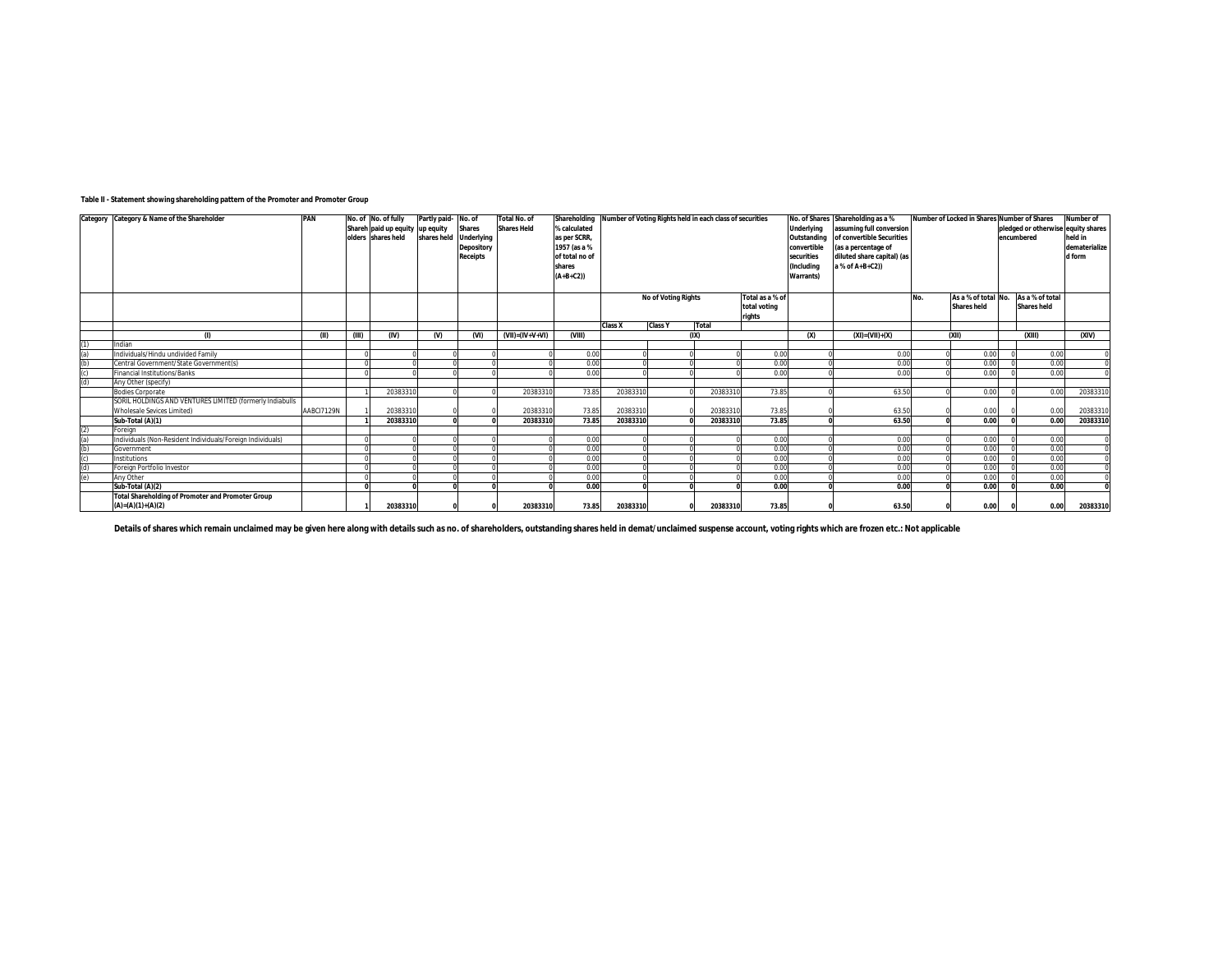## **Table III - Statement showing shareholding pattern of the Public shareholder**

|                                                                                     | Category Category & Name of the Shareholder               | PAN  | No. of | No. of fully paid up Partly paid-up                |       | No. of Shares     |                         | Total No. of Shares Shareholding Number of Voting Rights held in each class of securities |                |                      |         | No. of Shares   | Shareholding as a %      | Number of Locked in Shares |      | Number of Shares pledged or |                 | Number of equity     |                |
|-------------------------------------------------------------------------------------|-----------------------------------------------------------|------|--------|----------------------------------------------------|-------|-------------------|-------------------------|-------------------------------------------------------------------------------------------|----------------|----------------------|---------|-----------------|--------------------------|----------------------------|------|-----------------------------|-----------------|----------------------|----------------|
|                                                                                     |                                                           |      |        | Shareholders equity shares held equity shares held |       | <b>Underlying</b> | Held                    | % calculated                                                                              |                |                      |         |                 | Underlying               | assuming full conversion   |      |                             |                 | otherwise encumbered | shares held in |
|                                                                                     |                                                           |      |        |                                                    |       | Depository        |                         | as per SCRR,                                                                              |                |                      |         |                 | Outstanding              | of convertible Securities  |      |                             |                 |                      | dematerialized |
|                                                                                     |                                                           |      |        |                                                    |       | <b>Receipts</b>   |                         | 1957 (as a %                                                                              |                |                      |         |                 | convertible              | (as a percentage of        |      |                             |                 |                      | form           |
|                                                                                     |                                                           |      |        |                                                    |       |                   |                         | of total no of                                                                            |                |                      |         |                 | securities               | diluted share capital) (as |      |                             |                 |                      |                |
|                                                                                     |                                                           |      |        |                                                    |       |                   |                         | shares                                                                                    |                |                      |         |                 | <i><b>(Including</b></i> | a % of A+B+C2)             |      |                             |                 |                      |                |
|                                                                                     |                                                           |      |        |                                                    |       |                   |                         | $(A+B+C2))$                                                                               |                |                      |         |                 | <b>Warrants</b> )        |                            |      |                             |                 |                      |                |
|                                                                                     |                                                           |      |        |                                                    |       |                   |                         |                                                                                           |                | No. of Voting Rights |         | Total as a % of |                          |                            | No.  | As a % of total No.         |                 | As a % of total      |                |
|                                                                                     |                                                           |      |        |                                                    |       |                   |                         |                                                                                           |                |                      |         | total voting    |                          |                            |      | <b>Shares held</b>          |                 | <b>Shares held</b>   |                |
|                                                                                     |                                                           |      |        |                                                    |       |                   |                         |                                                                                           |                |                      |         | rights          |                          |                            |      |                             |                 |                      |                |
|                                                                                     |                                                           |      |        |                                                    |       |                   |                         |                                                                                           | <b>Class X</b> | <b>Class Y</b>       | Total   |                 |                          |                            |      |                             |                 |                      |                |
|                                                                                     | (1)                                                       | (II) | (III)  | (IV)                                               | $(V)$ | (VI)              | $(VII) = (IV + V + VI)$ | (VIII)                                                                                    |                |                      | (IX)    |                 | (x)                      | $(XI) = (VII) + (X)$       |      | (XII)                       |                 | (XIII)               | (XIV)          |
| (1)                                                                                 | <b>Institutions</b>                                       |      |        |                                                    |       |                   |                         |                                                                                           |                |                      |         |                 |                          |                            |      |                             |                 |                      |                |
| $\frac{(a)}{(b)}$                                                                   | <b>Mutual Funds</b>                                       |      |        |                                                    |       |                   |                         | 0.00                                                                                      |                |                      |         | 0.00            |                          | 0.00                       |      | 0.00 NA                     |                 | NA                   |                |
|                                                                                     | Venture Capital Funds                                     |      |        |                                                    |       |                   |                         | 0.00                                                                                      |                |                      |         | 0.00            |                          | 0.00                       |      | 0.00 NA                     |                 | NA                   |                |
| $\begin{array}{c} \text{(c)} \\ \text{(d)} \\ \text{(e)} \\ \text{(f)} \end{array}$ | Alternate Investment Funds                                |      |        |                                                    |       |                   |                         | 0.00                                                                                      |                |                      |         | 0.00            |                          | 0.00                       |      | 0.00 NA                     |                 | NA                   |                |
|                                                                                     | Foreign Venture Capital Investors                         |      |        |                                                    |       |                   |                         | 0.00                                                                                      |                |                      |         | 0.00            |                          | 0.00                       |      | 0.00 NA                     |                 | ΝA                   |                |
|                                                                                     | Foreign Portfolio Investors                               |      |        | 31303                                              |       |                   | 31303                   | 0.11                                                                                      | 31303          |                      | 31303   | 0.11            |                          | 0.10                       |      | 0.00 NA                     |                 | NA                   | 31303          |
|                                                                                     | <b>Financial Institutions/Banks</b>                       |      |        | 8732                                               |       |                   | 87321                   | 0.32                                                                                      | 87321          |                      | 87321   | 0.32            |                          | 0.27                       |      | 0.00 NA                     |                 | NA                   | 87321          |
| (q)                                                                                 | <b>Insurance Companies</b>                                |      |        |                                                    |       |                   |                         | 0.00                                                                                      |                |                      |         | 0.00            |                          | 0.00                       |      | 0.00 NA                     |                 | NA                   |                |
| $\overline{(\mathsf{h})}$                                                           | Provident Funds/Pension Funds                             |      |        |                                                    |       |                   |                         | 0.00                                                                                      |                |                      |         | 0.00            |                          | 0.00                       |      | 0.00 NA                     |                 | ΝA                   |                |
|                                                                                     | Any Other (specify)                                       |      |        |                                                    |       |                   |                         | 0.00                                                                                      |                |                      |         | 0.00            |                          | 0.00                       |      | 0.00 NA                     |                 | NA                   |                |
|                                                                                     |                                                           |      |        |                                                    |       |                   |                         |                                                                                           |                |                      |         |                 |                          |                            |      |                             |                 |                      |                |
|                                                                                     | Sub Total (B)(1)                                          |      |        | 118624                                             |       |                   | 118624                  | 0.43                                                                                      | 118624         |                      | 118624  | 0.43            |                          | 0.37                       |      |                             | 0 <sub>NA</sub> | <b>NA</b>            | 118624         |
|                                                                                     |                                                           |      |        |                                                    |       |                   |                         |                                                                                           |                |                      |         |                 |                          |                            |      |                             |                 |                      |                |
| (2)                                                                                 | Central Government/State Government(s)/President of India |      |        |                                                    |       |                   |                         | 0.00                                                                                      |                |                      |         | 0.00            |                          | 0.00                       |      | 0.00 NA                     |                 | NA                   |                |
|                                                                                     | Sub Total (B)(2)                                          |      |        |                                                    |       |                   |                         | 0.00                                                                                      |                |                      |         | 0.00            |                          | 0.00                       |      | 0.00 NA                     |                 | <b>NA</b>            |                |
| (3)                                                                                 | <b>Non-Institutions</b>                                   |      |        |                                                    |       |                   |                         |                                                                                           |                |                      |         |                 |                          |                            |      |                             |                 |                      |                |
|                                                                                     | i.Individual shareholders holding nominal share           |      |        |                                                    |       |                   |                         |                                                                                           |                |                      |         |                 |                          |                            |      |                             |                 |                      |                |
| (a)                                                                                 | capital up to Rs.2 lakhs                                  |      | 15571  | 4194937                                            |       |                   | 4194937                 | 15.20                                                                                     | 4194937        |                      | 4194937 | 15.20           | 4500000                  | 27.09                      |      | 0.00 NA                     |                 | NΑ                   | 4194453        |
|                                                                                     | ii.Individual shareholders holding nominal share          |      |        |                                                    |       |                   |                         |                                                                                           |                |                      |         |                 |                          |                            |      |                             |                 |                      |                |
|                                                                                     | capital in excess of Rs. 2 Lakhs                          |      |        | 1598060                                            |       |                   | 1598060                 | 5.79                                                                                      | 1598060        |                      | 1598060 | 5.79            |                          | 4.98                       |      | 0.00 NA                     |                 | NA                   | 1598060        |
| (b)                                                                                 | NBFCs Registered with RBI                                 |      |        | 23775                                              |       |                   | 23775                   | 0.09                                                                                      | 23775          |                      | 23775   | 0.09            |                          | 0.07                       |      | 0.00 NA                     |                 | ΝA                   | 23775          |
| (c)                                                                                 | <b>Employee Trusts</b>                                    |      |        |                                                    |       |                   |                         | 0.00                                                                                      |                |                      |         | 0.00            |                          | 0.00                       |      | 0.00 NA                     |                 | NA                   |                |
|                                                                                     | Overseas Depositories (Holding DRs)                       |      |        |                                                    |       |                   |                         |                                                                                           |                |                      |         |                 |                          |                            |      |                             |                 |                      |                |
| (d)                                                                                 | (Balancing figure)                                        |      |        |                                                    |       |                   |                         | 0.00                                                                                      |                |                      |         | 0.00            |                          | 0.00                       |      | 0.00 NA                     |                 | NA                   |                |
| $\overline{e}$                                                                      | Any Other (specify)                                       |      | 684    | 1281294                                            |       |                   | 1281294                 | 4.64                                                                                      | 1281294        |                      | 1281294 | 4.64            |                          | 3.99                       |      | 0.00 NA                     |                 | ΝA                   | 1281294        |
|                                                                                     | Non Resident Indians                                      |      | 195    | 123121                                             |       |                   | 123121                  | 0.45                                                                                      | 123121         |                      | 123121  | 0.45            |                          | 0.38                       |      | 0.00 NA                     |                 | NA                   | 12312          |
|                                                                                     | <b>Clearing Members</b>                                   |      | 80     | 102137                                             |       |                   | 102137                  | 0.37                                                                                      | 102137         |                      | 102137  | 0.37            |                          | 0.32                       |      | 0.00 NA                     |                 | NA                   | 10213          |
|                                                                                     | <b>Bodies Corporate</b>                                   |      | 409    | 1056036                                            |       |                   | 1056036                 | 3.83                                                                                      | 1056036        |                      | 1056036 | 3.83            |                          | 3.29                       |      | 0.00 NA                     |                 | NA                   | 1056036        |
|                                                                                     | Sub Total (B)(3)                                          |      | 16291  | 7098066                                            | 0.00  | 0.00              | 7098066                 | 25.72                                                                                     | 7098066        |                      | 7098066 | 25.72           | 4500000                  | 36.13                      |      | 0.00 NA                     |                 | NA                   | 7097582        |
|                                                                                     | Total Public Shareholding (B) = (B)(1)+(B)(2)+(B)(3)      |      | 16295  | 7216690                                            |       |                   | 7216690                 | 26.15                                                                                     | 7216690        |                      | 7216690 | 26.15           | 4500000                  | 36.50                      | 0.00 | 0.00 NA                     |                 | NA                   | 7216206        |

**Details of the shareholders acting as Persons in Concert including their Shareholding (No. and %): Not Applicable**

Details of shares which remain unclaimed may be given here along with details such as no. of shareholders, outstanding shares held in demat/unclaimed suspense account, voting rights which are frozen etc.: Not applicable